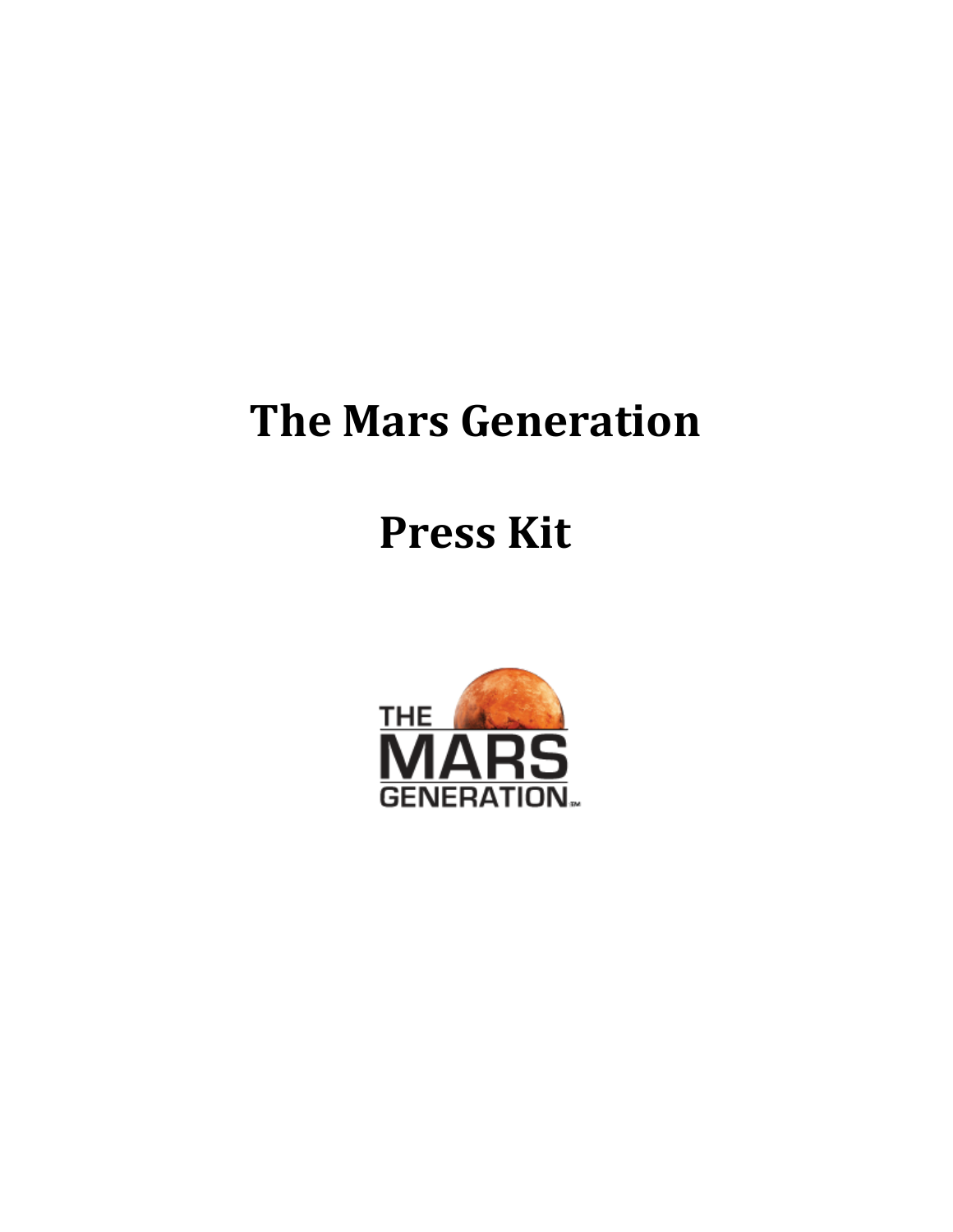# **Contents**

| Board of Directors and Advisory Board Members Page 4 |  |
|------------------------------------------------------|--|
|                                                      |  |
|                                                      |  |
|                                                      |  |
|                                                      |  |
|                                                      |  |
|                                                      |  |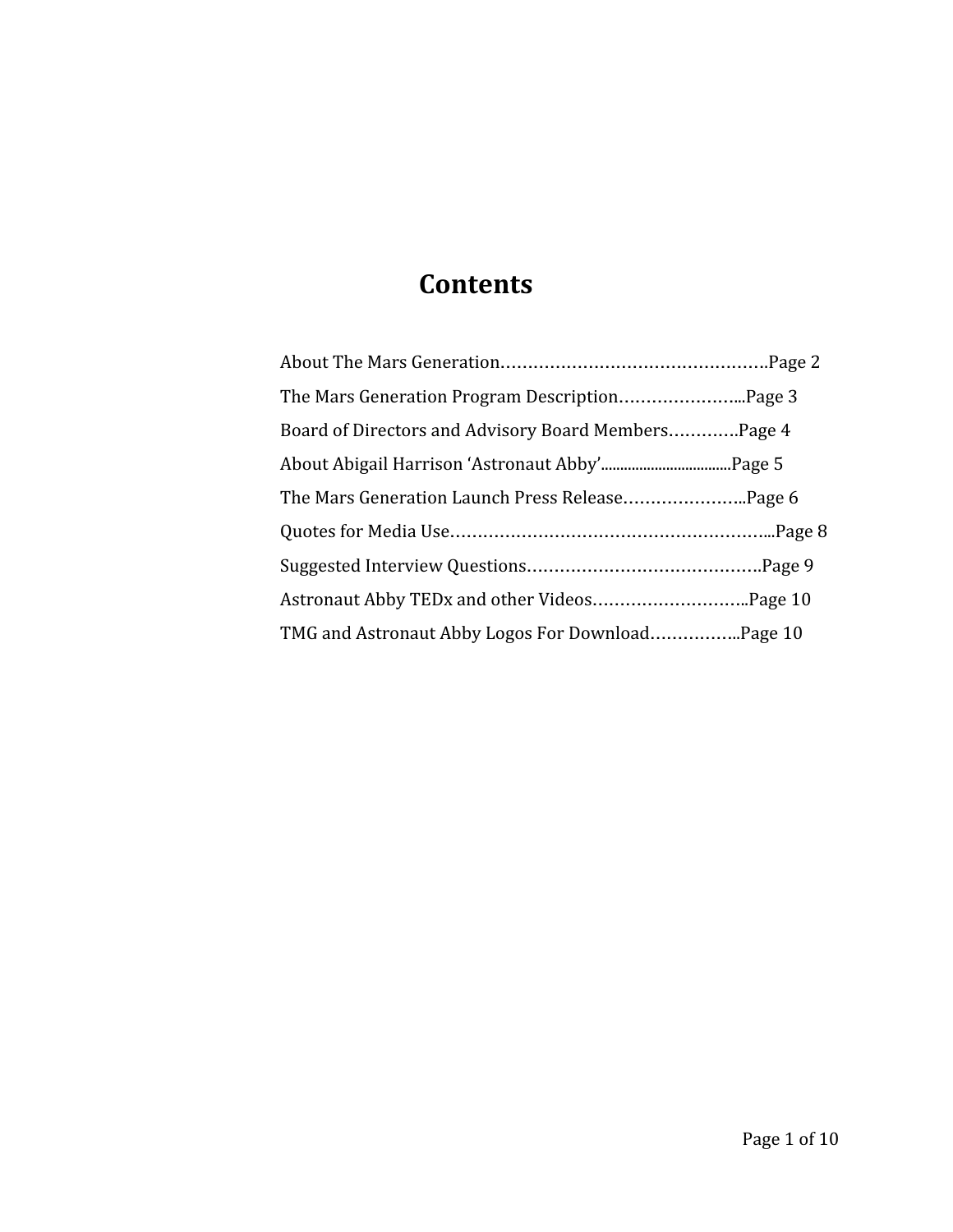### **About The Mars Generation**

The Mars Generation is a one-of-a-kind nonprofit organization founded by 18-year-old Abigail Harrison, known to many as [Astronaut Abby.](http://astronautabby.com/) At 13 years old, Abby was embraced by the space community as a leader of her generation, the Mars generation. At the age of 15, Abby built an outreach program now called the Future of Space to excite kids and adults about space and STEM. Abby credits the forming of The Mars Generation to the massive support she has received these past few years from her online community of almost million people. With the support of many professional advisory board members, Abby launched The Mars Generation.

The focus of The Mars Generation is building a stronger tomorrow by energizing our youth today about space and STEM, educating kids and adults about the importance of deep space human space exploration to humankind. The Mars Generation will serve as a catalyst to identify students with an interest in STEM and nurture their study in STEM education.

The Mars Generation is volunteer-driven with [executive and advisory boards](http://themarsgeneration.org/about/team/) of leaders from the space industry as well as nonprofit, education and business sectors. Collaborating with many other space and STEM organizations, The Mars Generation reaches a broad audience, creating a groundswell of support for space exploration and compelling funding of space exploration benefitting the future of the Mars generation.

The Apollo era inspired generations to dream big and act big. The Shuttle era allowed us to build a massive orbiting world class research laboratory and maintain a constant human presence in space. **Now, we have the Orion Era ready to inspire today's youth to venture further than ever before.** Human space exploration has and will continue to inspire scientists, engineers, policy makers, artists and writers to change our lives on earth. The Mars Generation will renew the importance of and the investment in space exploration to help move us toward the next major goal in space travel: Mars.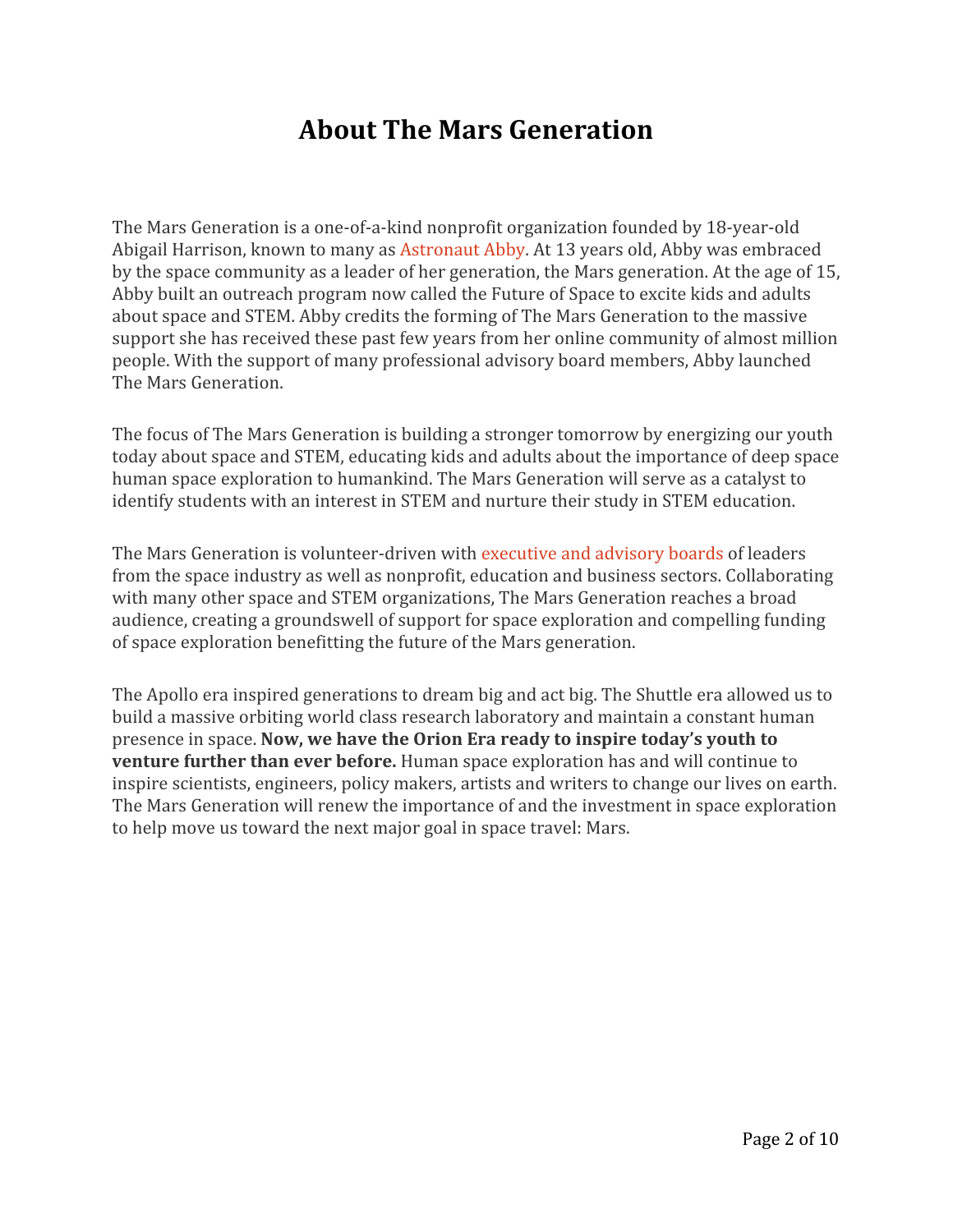### **Description of The Mars Generation Programs**

#### **The Future Of Space [Outreach](http://themarsgeneration.org/future-of-space-outreach) Program**

This popular, worldwide outreach program is designed to inspire dreaming big, gaining excitement about STEM, and supporting space exploration. Developed in 2013 by Astronaut Abby, the program continues to thrive, serving Abby's online community of over 400,000 people with ongoing space and STEM news to fuel their own excitement. **The Mars Generation will now operate the Future of Space Program to empower space enthusiasts to share their own passion for space and advocate for human space exploration to continue and grow.** Abby will continue to speak at schools and keynotes for events, host web chats and write for science, space and mainstream publications as part of the program.

#### **Student Space [Ambassador](http://themarsgeneration.org/student-space-ambassador/) Program**

This mentorship program inspires teens and young adults to share their own excitement about space exploration with their own communities. This program is free and is available for anyone ages 13-24. Parents and teachers may also sign up to use the resources available.

Mars Generation Student Space Ambassadors (SSA) are inspirational forces in their own communities. They share their own excitement and love for space. By sharing that excitement with others and sharing their own goals and dreams, they inspire others to dream big, act big and go out to make a change in the world. From formal presentations, to reading story books to young kids, to answering questions at an event there are many ways to be a SSA. The Mars Generation will provide ideas and resources to students evolve their own outreach efforts.

#### **Space Camp [Scholarship](http://themarsgeneration.org/space-camp-scholarship) Program**

A scholarship program to provide 100% funding (including airfare) for kids with aptitude in STEM and with financial need to attend Space Camp®. Providing exceptional, inspirational experiences to talented kids can help shape their future educational and career choices. Students will be nominated by teachers for this scholarship and must qualify for the federal free and reduced lunch program to be considered.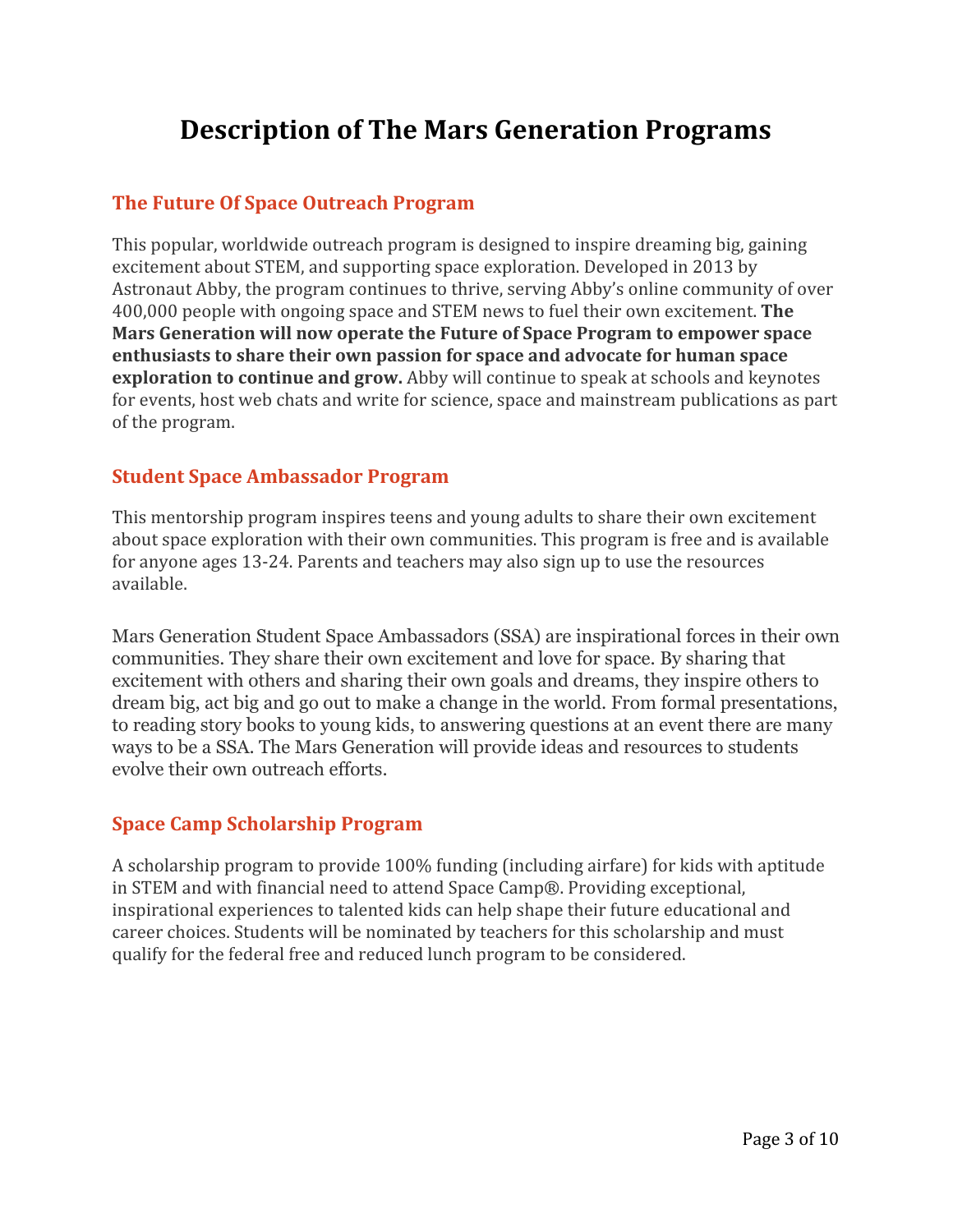## **The Mars Generation Board of Directors**

## **and Advisory Board**

### **Board of Directors**

[Abigail Harrison](http://themarsgeneration.org/abigail-harrison/) – Board President, The Mars Generation and STEM and Space Advocate, Astronaut Abby

[Yvonne Hundshamer](http://themarsgeneration.org/yvonne-hundshamer/) – Board Secretary, The Mars Generation and Nonprofit Strategist, Blue Grotto, Inc.

[Gordon Russell](http://themarsgeneration.org/gordon-russell) – Board Treasurer, The Mars Generation and Huntsville Operations Manager for the Propulsion Systems Division, Orbital ATK

[Nicole Harrison](http://themarsgeneration.org/nicole-harrison/) - Executive Director, The Mars Generation and Digital Marketing Consultant

### **Advisory Board**

[Kent Rominger](http://themarsgeneration.org/Kent-Rominger) - VP Business Development, Orbital ATK and Former Astronaut

[Captain Wendy Lawrence](http://themarsgeneration.org/captain-wendy-lawrence/) - Retired Naval Aviator and Astronaut

[Dorothy Metcalf-Lindenburger](http://themarsgeneration.org/dorothy-dottie-metcalf-lindenburger) - Former Astronaut and High School Teacher

[Robert Pearlman](http://themarsgeneration.org/robert-pearlman/) - Space Historian, Editor and Founder, collectSPACE.com

Sean Costello - Technology Entrepreneur and Photographer, SpaceFlight Insider

[Kathleen Butts](http://themarsgeneration.org/kathleen-butts/) - Urban Educator, North Philadelphia Schools

[Myron Fletcher](http://themarsgeneration.org/myron-fletcher/) - SLS Rocket Propulsion Engineer, Boeing

[Kristin Maija Peterson](http://themarsgeneration.org/kristin-maija-peterson) - Art Director, Grand Ciel Designs

Michael Seeley - President Health First Foundation

[Mike Johnson](http://www.themarsgeneration.org/programs/student-space-ambassador/) - State of Minnesota Transportation Department Management

[Morgan Irons](http://www.themarsgeneration.org/programs/student-space-ambassador/) - Duke University

[Kate-Maddona Hindes -](http://themarsgeneration.org/kate-madonna-hindes/) PR/Media Director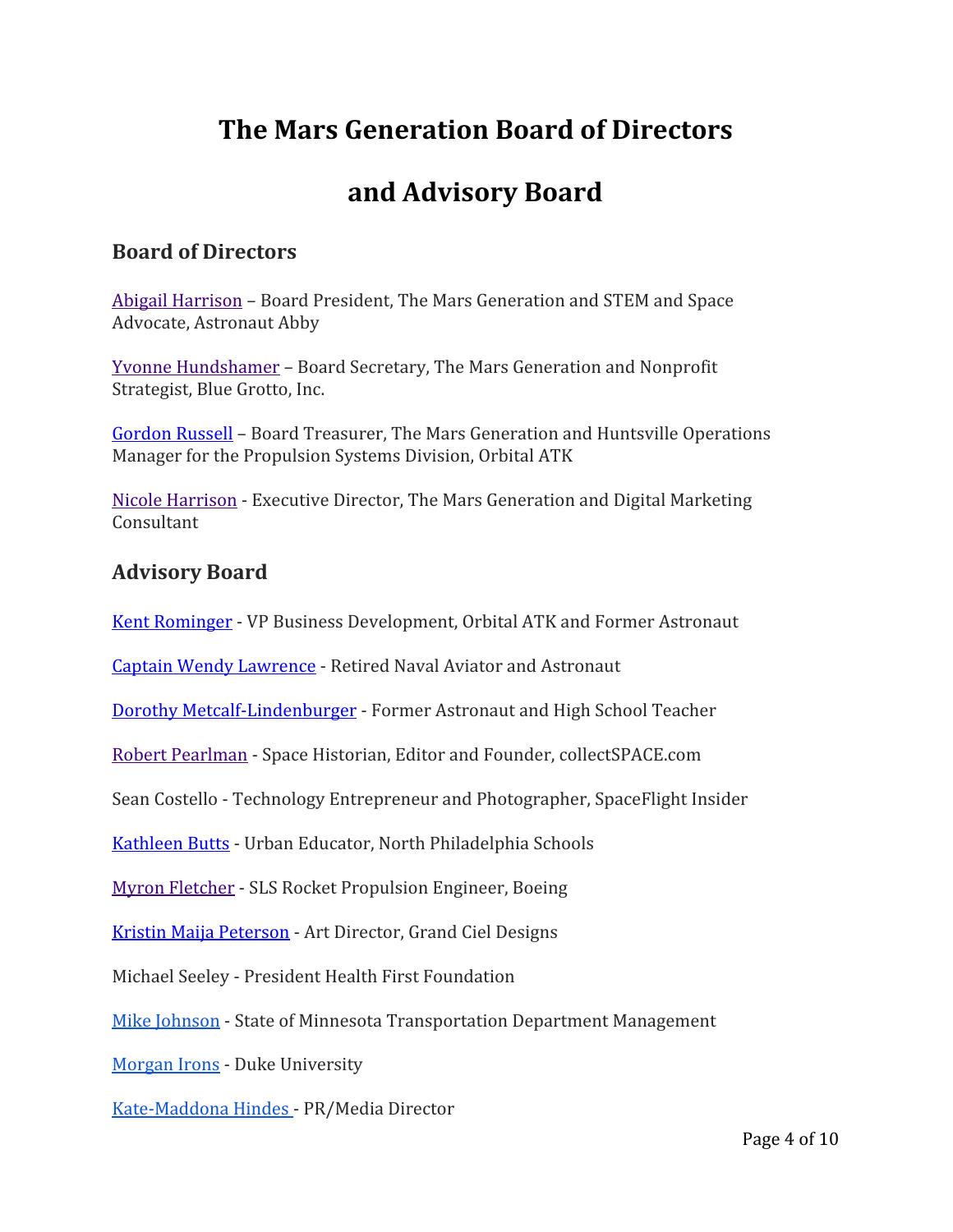# **About Abigail Harrison 'Astronaut Abby' 18-year-old founder and Board Chair of The Mars Generation**

Abigail Harrison is a girl with a dream. She wants to someday be an astronaut. But it doesn't stop there--she plans to be the first astronaut to Mars. With a dream that big, it takes setting goals and working hard each day to make it a reality.

She is one step closer, having witnessed several groundbreaking launches: At age 13 she attended the last launch of Endeavour, at age 15 she traveled to Russia to witness a legendary Soyuz launch, and at age 17 she reported on the first test launch of the Orion spacecraft. The opportunity to witness history being made and **also witness the past, present and future of human space exploration** has been inspirational and motivational for Abby. Reporting these experiences to the world and serving as an ambassador for the future of space and the Orion Era continues to be a great honor.

At the age of 15, Abby served as her mentor Astronaut Luca Parmitano's Earth Liaison while he lived on the International Space Station. She created a worldwide outreach program to expand her work with Luca. This program continues to thrive today. The program is geared at igniting passion and excitement about space, STEM and dreaming with kids around the world. Her program includes classroom visits and web chats, keynote speaking at events and sharing with her community of over 400,000 people on her social media channels and blog.

In 2015 Abby founded The Mars Generation (at age 18), a 501c3 nonprofit **focused on empowering others to excite people about human space exploration, STEM and advocacy for support.** Abby serves as chair the board of The Mars Generation, helping to direct the overall programming while also leading the organization's public outreach..

Currently attending the prestigious Wellesley College in Massachusetts studying astrobiology and Russian with expected graduation in 2019. Abby plans to enter directly into a doctoral program after completing her undergrad degree. Along with studying Russian, Abby continues her formal Chinese study. Abby participates in several sports at Wellesley including ruby, hockey and curling. She is also a part of the astronomy club and the Society of Physics Students. Abby is an avid scuba diver working towards becoming a scuba master and working on her private pilot license.

Abby has completed a summer of biological research in Siberia with Wellesley College during 2016 and an astrobiology research internship specific to proving life on Mars at the Kennedy Space Center in Florida during 2017 and is now in her junior year at Wellesley.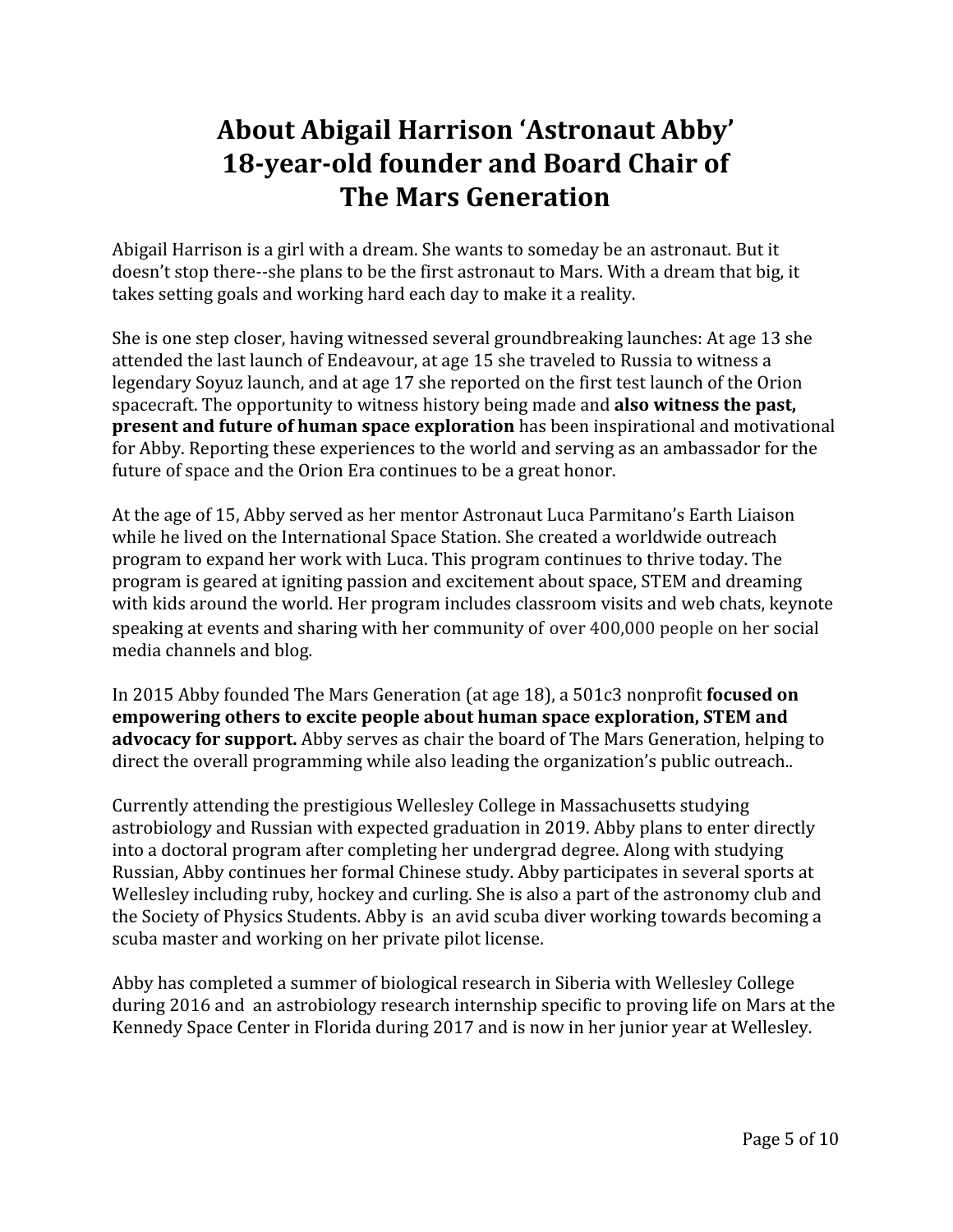# **The Mars Generation Launch Press Release (1/2)**

### **Eighteen-Year-Old Launches 'The Mars Generation' to Raise Excitement for Human Space Exploration**

**\*\*\***

### **College Freshman Credits Worldwide Support of Her Dream to be First Astronaut to Mars as Inspiration Behind New Organization**

SEPT. 15, 2015 – WELLESLEY, MA – College freshman and aspiring astronaut Abigail Harrison, known on social media as Astronaut Abby, announced today the founding of a new organization that aims to renew the nation's recognition of and investment in human space exploration.

The Mars Generation, a 501(c) 3 non-profit, will focus its efforts on advocating for NASA's Journey to Mars and advancing public interest in space exploration.

"The mission of The Mars Generation is to excite young people and adults about space and science education and to help people understand the importance of these two elements to the future of humanity on Earth," Harrison said. "I am looking forward to helping my generation, the Mars generation, make our journey to the Red Planet happen during this new era of human space exploration."

In addition to Harrison's leadership, The Mars Generation launches today with an accomplished board of advisors, including:

- Wendy Lawrence, retired Navy Captain, NASA Astronaut and veteran of four space shuttle missions (STS-67, STS-86, STS-91, STS-114)
- Kent Rominger, Vice President of Strategy and Business Development at Orbital ATK and retired NASA Astronaut (STS-73, STS-80, STS-85, STS-96, STS-100)
- Dorothy Metcalf-Lindenburger, retired NASA Educator-Astronaut (STS-131) and aquanaut commander on the NEEMO 16 mission
- Dr. Phil Metzger, Planetary Scientist, University Central Florida, Founder of NASA Swamp Works Laboratory
- Myron Fletcher, Space Launch System (SLS) Rocket Propulsion Engineer at Boeing
- Dawn Brown White, Nonprofit CEO, Compas Inc.
- Robert Pearlman, Founder and Editor of collectSPACE.com
- Sean Costello, Canadian Technology Entrepreneur
- Kathleen Butts, Urban Educator, North Philadelphia Schools
- Kristin Maija Peterson, Creative Director, Grand Ciel Design
- Elizabeth Bierman, Aerospace Engineer, Honeywell Aerospace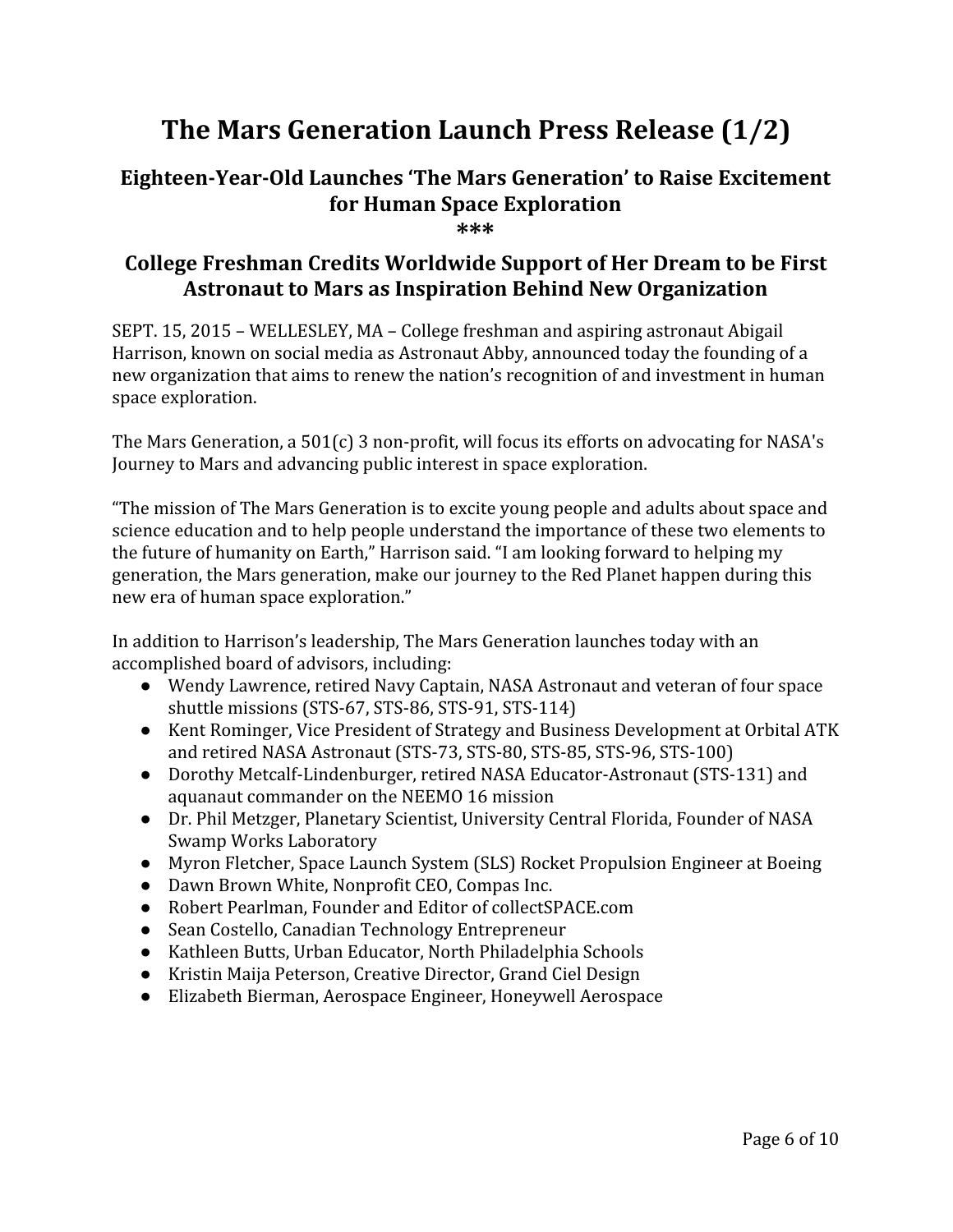# **The Mars Generation Launch Press Release (2/2)**

"The Apollo Program inspired many in my generation to get an education in a STEM-related field. I firmly believe human exploration of Mars can have the same impact," said Wendy Lawrence, retired naval aviator and NASA astronaut. "That's why I'm honored to be joining The Mars Generation as an advisor, focusing on the new Student Space Ambassador Program and Space Camp Scholarship Program."

True to Astronaut Abby's own personal mission statement: Dream Big, Act Big and Inspire Others, The Mars Generation will have three core programs designed to meet the mission of the organization:

- 1. Student Space Ambassador: Will inspire teens and young adults to share their own excitement about space exploration with their communities.
- 2. Space Camp Scholarship: Will provide 100% funding (including airfare) for kids with aptitude in STEM and financial need to attend U.S. Space Camp.
- 3. The Future Of Space Outreach: Will help excite kids and adults to support space exploration and inspire them to dream big.

In 2011, Harrison joined Twitter as Astronaut Abby, looking for a quote from a NASA employee for a school project. She was immediately embraced by the space community online as a leader in her generation. In 2013, Harrison decided to start a worldwide outreach program as part of her role as Earth Liaison to her mentor, European Space Agency (ESA) astronaut Luca Parmitano, while he was living on the space station. The outreach program continues to thrive as part of the new nonprofit. Harrison has built a community of over 400,000 members on Twitter, Facebook, Google+ and Instagram with a potential reach of over 15 million people each month.

"I am committed to helping ensure that NASA makes it to Mars in the 2030s, whether or not I am part of that first mission," Harrison said. "Making it to Mars is essential to our economic well-being. Our ability to dream big and work towards the impossible pushes us beyond what we think we are capable of as we evolve new technologies and innovations that have real life applications. This is what human space exploration does and why it is so important to the future of humankind. With a rate of return of approximately \$8 for every \$1 the U.S. spends on space exploration, it makes sense to work toward sending humans to explore the next frontier, Mars."

Harrison is a 2015 graduate of South High School, a Minneapolis Public School, and completed a dual-credit program through the University of Minnesota during high school.

Harrison is currently attending the prestigious Wellesley College in Massachusetts. She is studying astrophysics and microbiology with a goal to enter directly into a doctoral program after graduation. Her goal is to become a scientist, her dream is to eventually become an NASA astronaut and be chosen as part of the first mission to Mars.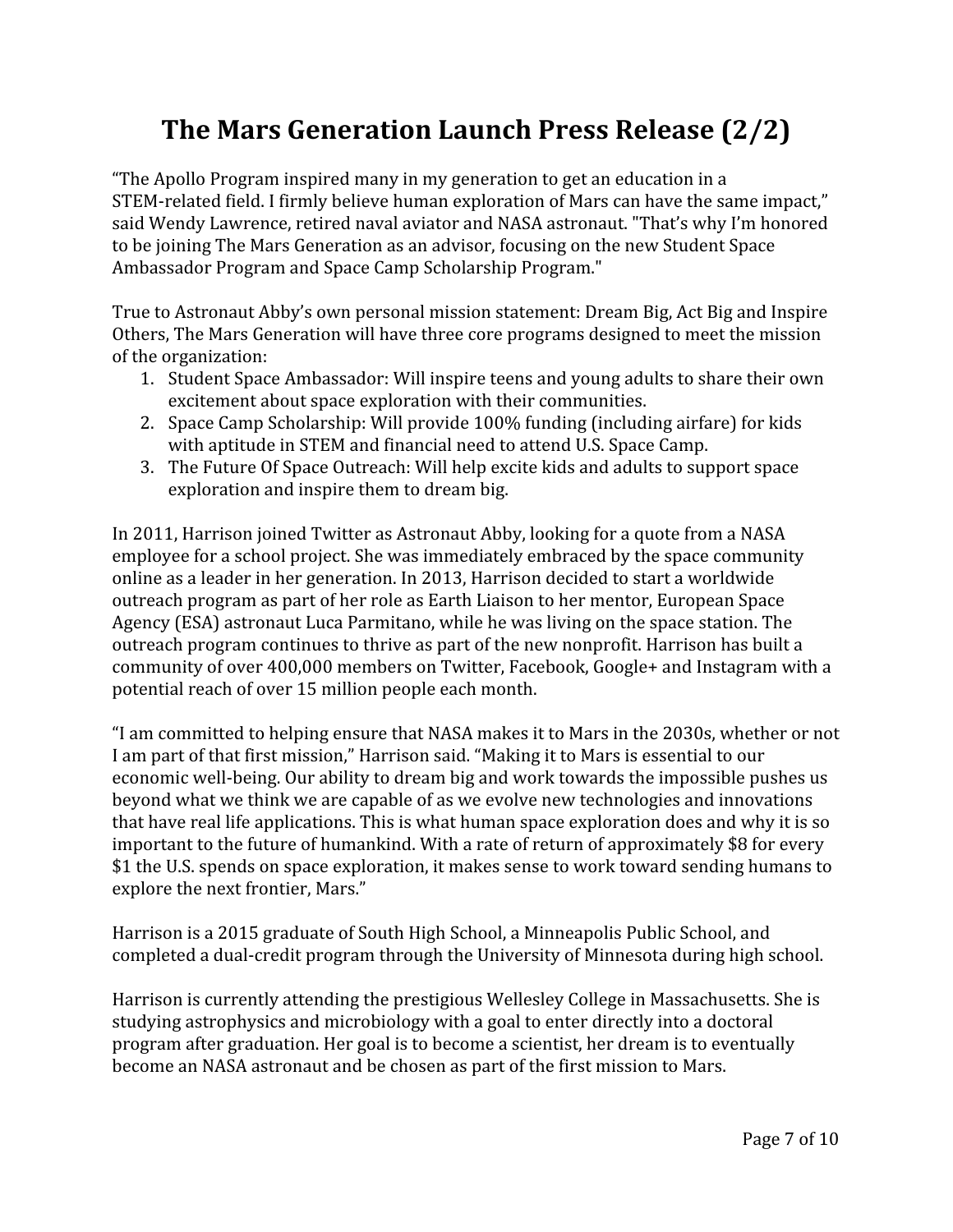## **Quotes For Media Use**

"I see a little bit of Abby in every young person – the intrinsic inquisitive nature of young people empowered to think big, dream bigger, and act boldly." - Yvonne Hundshamer, The Mars Generation Board Member

"Encouraging girls and young women to pursue careers in science, including space, medicine, and research is critical to building creative solutions to our country's most pressing challenges. Overcoming barriers, girls and young women develop persistence, courage and pride in their accomplishments and real results we benefit from and will be proud of.

I support Abby in her quest because she understands she has the power to inspire youth, and adults too frankly, to explore and accelerate action to achieve their Mars. It's a message we all need – pursing dreams is at the heart of the American experience and culture and it's refreshing to hear a new, vibrant voice challenging all of us to think bigger." – Dawne Brown White, Executive Director, Compas inc.

"From the first time I met Abby, I have been impressed by her determination. I wish I had been that motivated at her age!" – Penny Pettigrew, ISS PAYCOM, NASA

"I went into a STEM career because I had several mentors that believed in my abilities and goals. Now I have a chance to mentor and pay it forward, and watch our youth launch us into the solar system. " -Dottie Metcalf-Lindenburger, Retired NASA Astronaut

"It is exciting to think that the first people to walk on the Mars are alive today. Who will make those historic first steps? The Mars Generation will help pave their way to the Red Planet and, while doing so, give us all a role in that journey — as ambassadors bringing the mission to our communities." – Robert Pearlman, Space Historian and Journalist

"Space is inspiring and educational, but it is also necessary for our future. This is the century where we must overcome the boundaries of our planet. I believe the Mars Generation will play a pivotal role in making that happen." - Dr. Phil Metzger, Planetary Scientist, University Central Florida, Founder of NASA Swamp Works Laboratory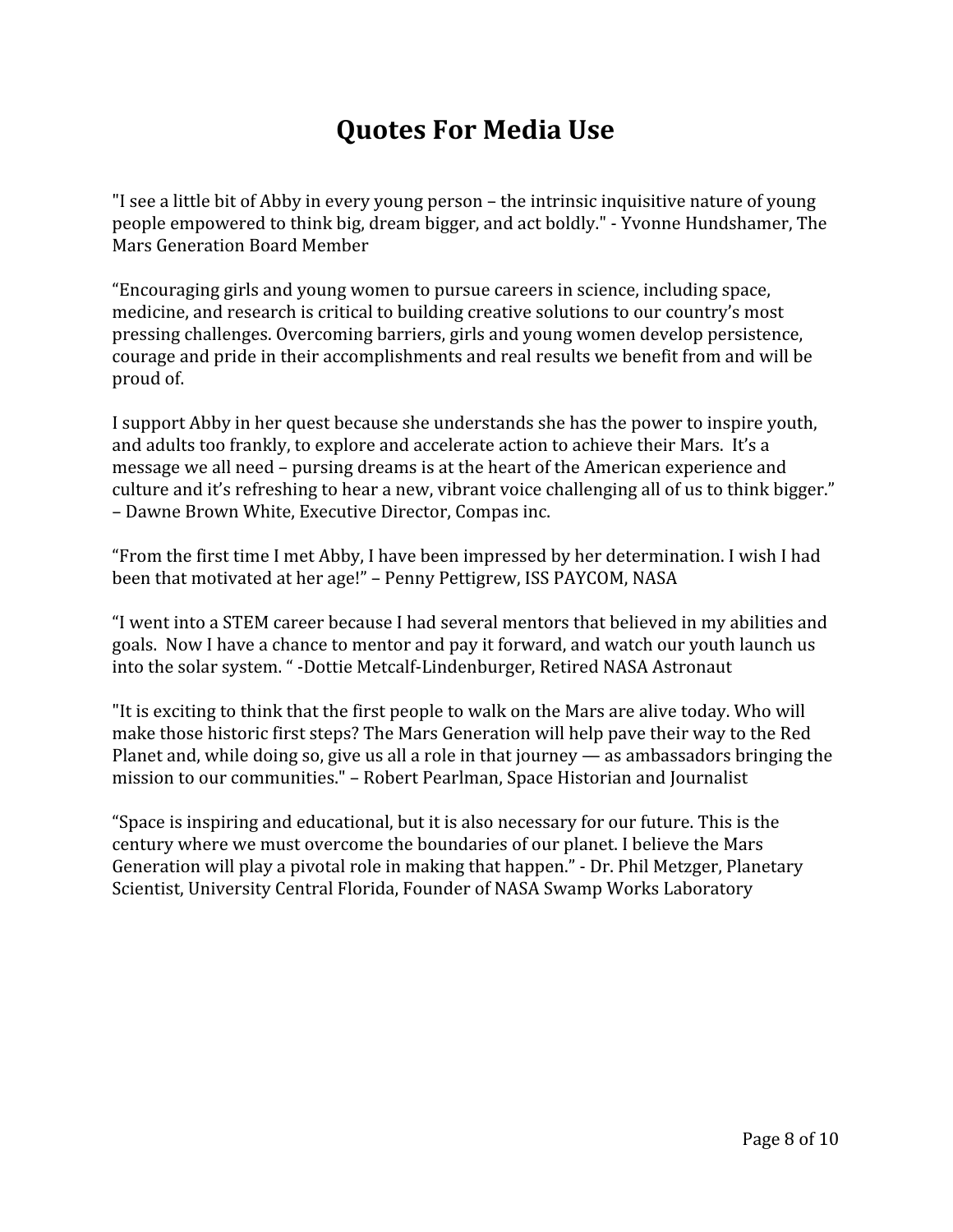### **Suggested Interview Questions**

#### **General**

What is the Orion Era? Are we in it now? Why The Mars Generation? Why not The Space Generation? Or The Moon Generation? What ages does this Mars Generation include? Is it the same people as Millennials? Why is the Mars Generation different from other generations? Why do we want to go to Mars so bad? Isn't there enough to do on Earth? Why should students want to get involved with The Mars Generation? Why should adults? Who does The Mars Generation serve? What does it mean to be an advocate for space?

#### **Astronaut Abby**

For those not familiar, who is Abigail Harrison and who is "Astronaut Abby"? How are you balancing being a college student and the leader of a non-profit organization? Do you still want to be the first astronaut on Mars? Why do you want to be the first astronaut to Mars? How does someone become an astronaut? What type of training and schooling is required?